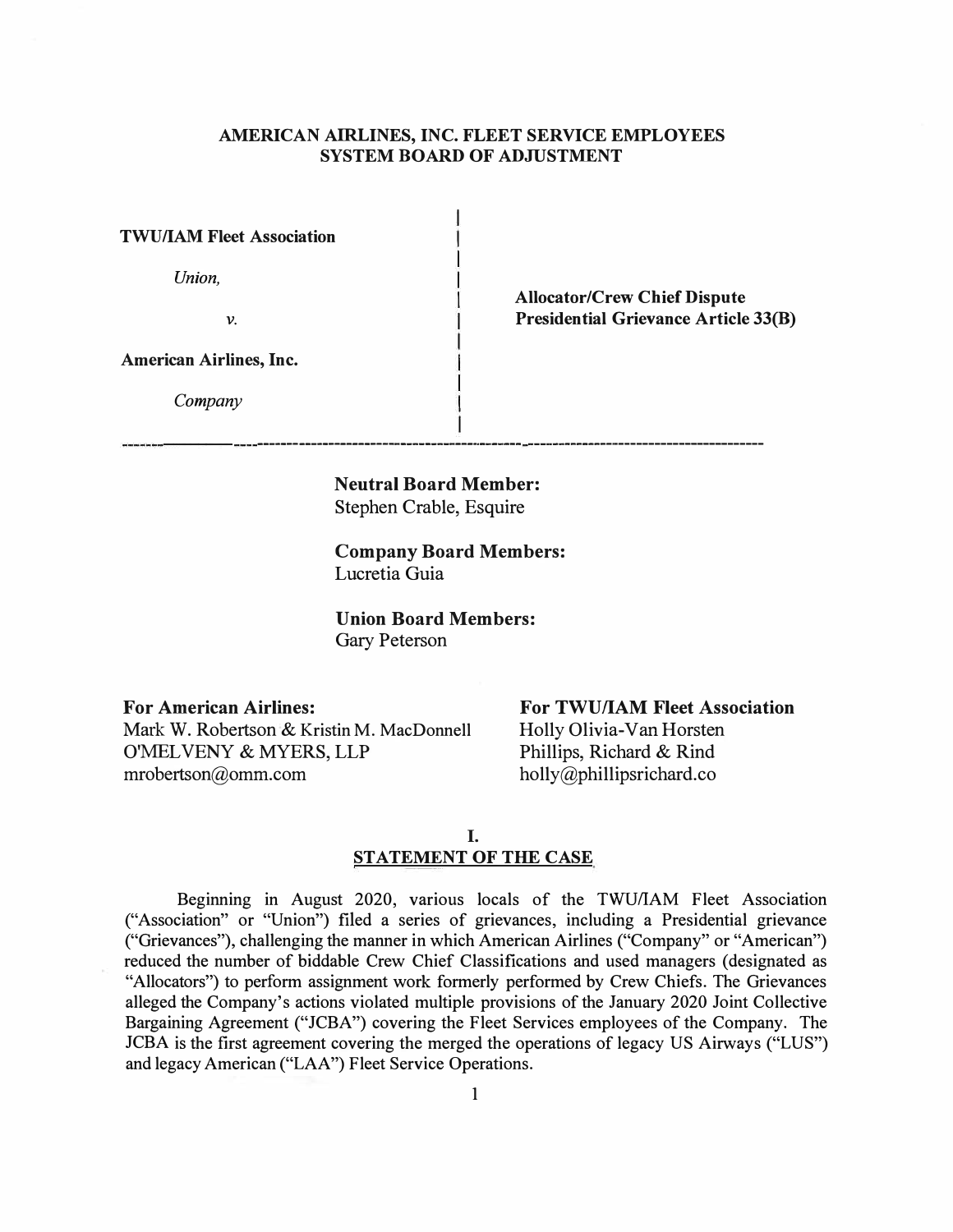Pursuant to the JCBA, the Union submitted the Grievances to the American Airlines Fleet Service System Board of Adjustment ("Board"). The Parties selected Stephen Crable as the Neutral Member of the Board. The Board held hearings on April 19 and 20, 2021. During the hearing, both Parties appeared through Counsel, examined and cross examined sworn witnesses, offered exhibits and made arguments. A certified shorthand reporter transcribed the testimony at the hearing, and the Parties submitted written briefs on June 25, 2021.

### **II. STATEMENT OF THE ISSUES**

1. Whether the Company violated Articles 7.D., E., F. and related provisions of the JCBA by using Allocators, a management position, to assign Fleet Service Agents and Crew Chiefs.

2. Whether the Company violated Article 39.B. of the JCBA when it used management employees to assign and direct the work of covered employees where Crew Chiefs are not readily available.

3. Whether the Company violated Article 8 of the JCBA when it failed to assign and train Fleet Service Crew Chiefs on new equipment or technology associated with the Allocator function.

4. If appropriate, the remedy for any violation.

# **III. POSITIONS OF THE PARTIES**

## **A. Union**

The Association argues the Company violated the plain language of Article 7 D and E of the JCBA and related provisions of the JCBA by transferring the assignment of fleet service work performed by Crew Chiefs to Company managers designated as Allocators. The Union argues the language of the JCBA is clear and unambiguous. Assuming there is any ambiguity in the language of the JCBA, the Union argues that past practice and bargaining history support the Association's position. The assignment of work is integral to the function and responsibility of the Crew Chief classification. Historically, assigning work has been the exclusive province of Crew Chiefs.

During the bargaining for the JCBA, the Association made a number of proposals consistent with the Association's interpretation of the Agreement, and the language ultimately agreed to support the Association's position. While the practice for assigning fleet service work on LUS may have varied at a few stations, it is the LAA practice that the Association sought to codify during bargaining. During negotiations for the agreement, the Association agreed to allow Crew Chiefs to be a working member of the fleet service teams. However, the Company never articulated its view that this change gave it the right to eliminate the assignment functions of Crew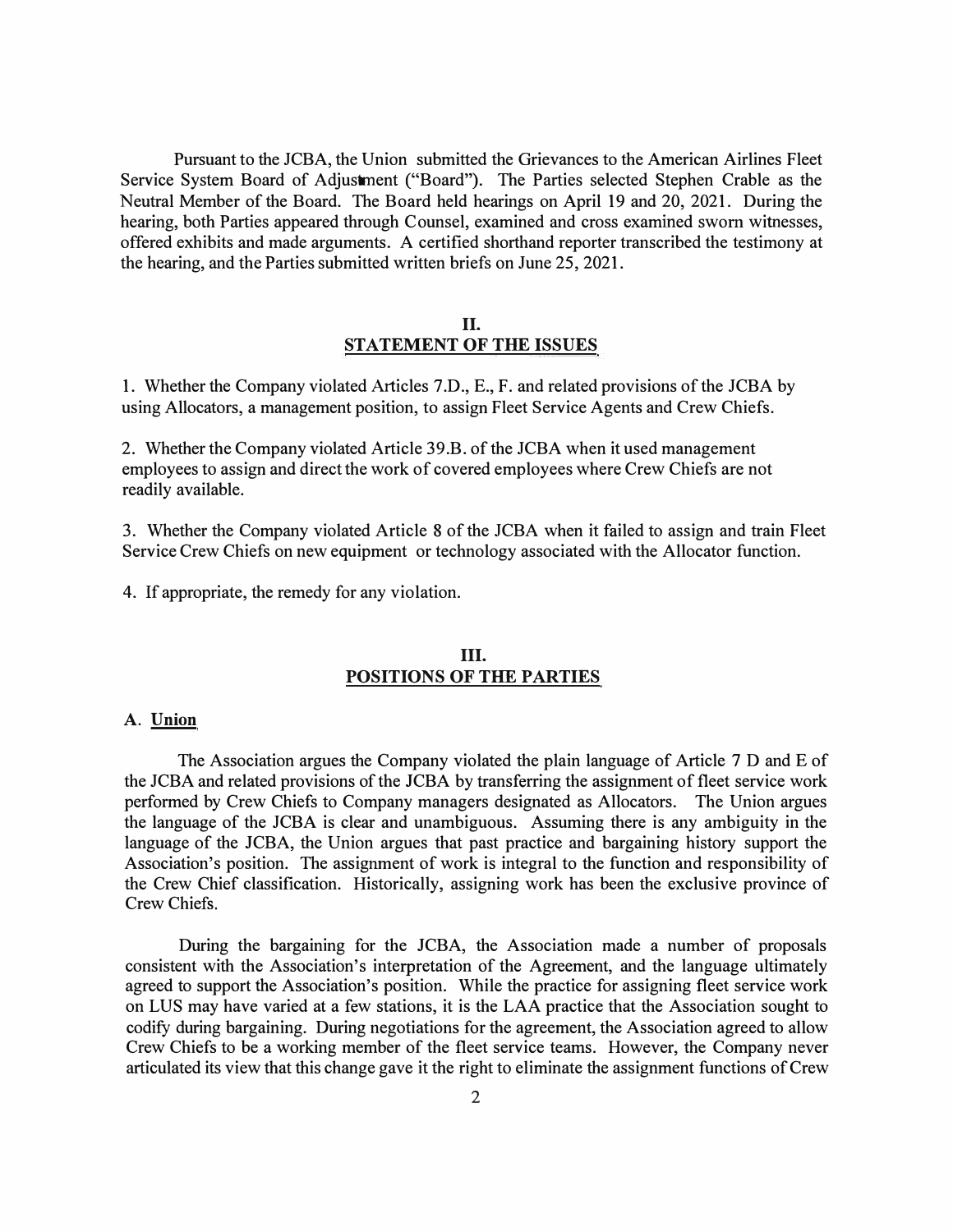Chiefs. Had the Company made this position clear, the Association would not have agreed to the language now relied upon by the Company.

The Union also argues the Company breached Article 6 of the JCBA when it transferred the crew chief assignment function to management employees and failed to train Crew Chiefs on the new software to be used to assign fleet service work. The Union further argues the Company breached Article 39(B) of the JCBA when it transferred the Crew Chief assignment function to management employees without regard to Crew Chief availability. Finally, the Union argues that even absent any language in the JCBA prohibiting a transfer of work out of the Fleet Service craft or class, arbitrators have opined that such a transfer is prohibited.

Accordingly, in consideration of the foregoing arguments as well as those made in its brief, the Union concludes the grievances should granted and requests the Board to issue an appropriate remedy.

### **B. Company**

The Company argues that the Union has the burden of proving a violation of the Agreement and that it has failed to do so. The clear language of the Agreement fails to support the Union argument that the work performed by Company Allocators is the exclusive work of Crew Chiefs. Nothing in the scope provisions of the Agreements makes this work the work of Crew Chiefs.

According to the Company, the Union failed to offer any contractual support in the scope clause of the JCBA for the exclusive ownership of fleet service assignment work. Additionally, the Company's evidence establishes that the JCBA language, bargaining history, and prior practice all confirm this work is not the Union's exclusive work. Historically, management has determined who assigns work for fleet clerks. In some cases, it has been a management employee, and in other cases it has been a crew chief. As such, there is no favorable past practice for the Union to rely upon, and the practice that does exist reinforces the Company's right to assign the allocator work as it sees fit.

Finally, the Company points to the bargaining history as supporting its actions in assigning work to the Allocators. The Union repeatedly proposed, and did not get, language which gave Crew Chiefs the right to assign work. Instead, the Company insisted upon and achieved language that required Crew Chiefs to work as part of the crew and only oversee the work performed by the crew chief's specific crew, not other crews or other Crew Chiefs.

Accordingly, in consideration of the foregoing arguments as well as those made in its brief, Company concludes the grievance should be denied in its entirety.

## **IV. RELEVANT CONTRACT PROVISIONS**

### **ARTICLE 6 - RECOGNITION AND SCOPE**

**B. Except as otherwise provided for in this Agreement, all fleet service work, inclusive ofRamp, Operations, Control Center (CC), and Central Load Planning (CLP) as described in this Article and Classifications and Qualifications**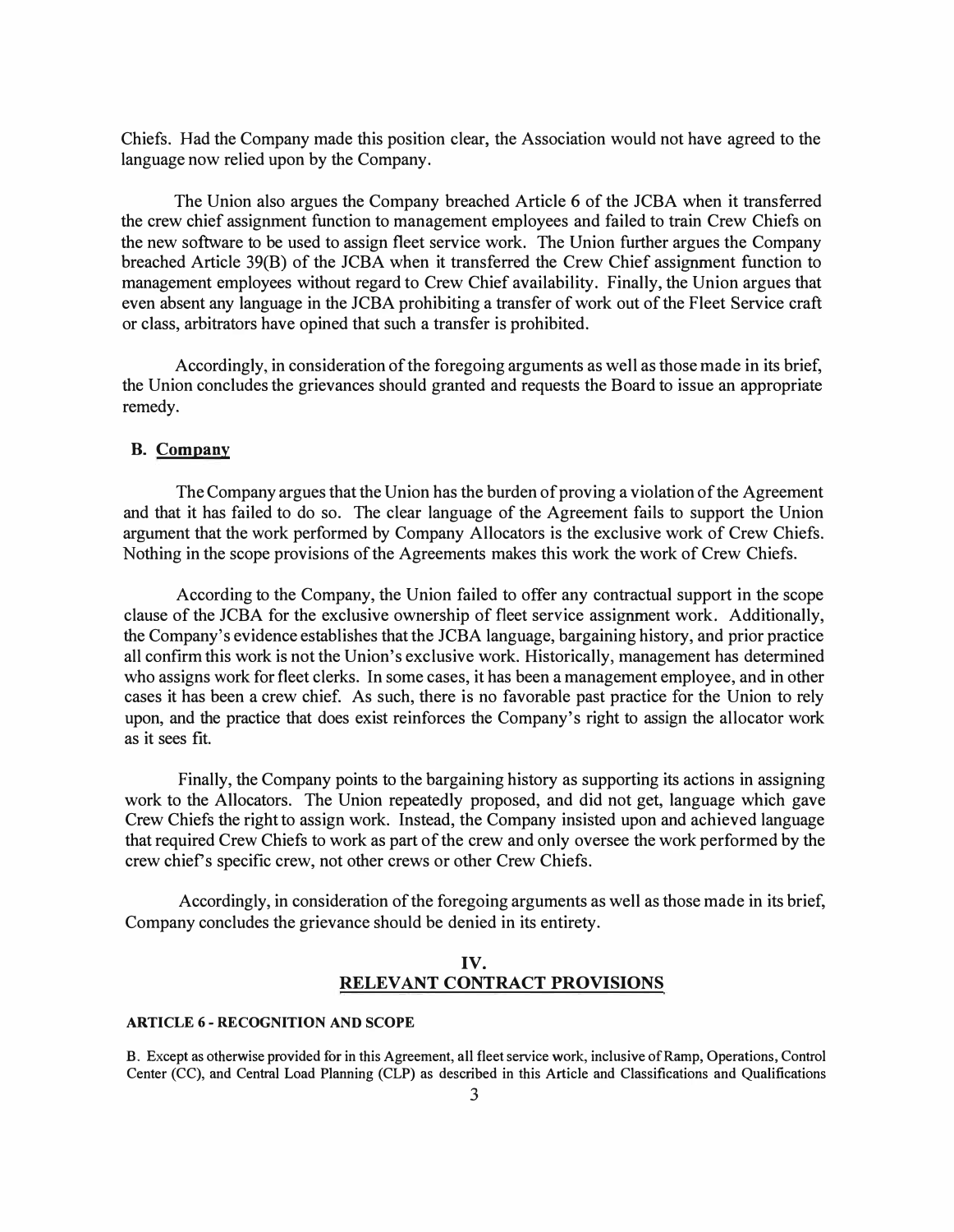Article 7, performed by the Company in the following forty-five (45) stations shall be performed by employees covered by this Agreement:

| ATL BWI DTW JFK MCO ORD PIT SAT SLC |  |  |  |  |
|-------------------------------------|--|--|--|--|
| AUS CLT EWR LAS MIA PBI PVD SEA SMF |  |  |  |  |
| BDL DCA FLL LAX MSP PDX RDU SFO SNA |  |  |  |  |
| BNA DEN IAH LGA MSY PHL RNO SJC STL |  |  |  |  |
| BOS DFW JAX MCI ONT PHX SAN SJU TPA |  |  |  |  |

C. Each of the forty-five (45) stations identified above in paragraph B. shall be either a Class I or Class II station for purposes of applying this Agreement. Class I stations shall be those stations identified in paragraph C.1. below. Class II stations shall be those stations identified in paragraph C.2. below.

1. A TL, AUS, BOS, CLT, DCA, DEN, DFW, FLL, IAH, JFK, LAS, LAX, LGA, MCO, MIA, MSY, ORD, PHL, PHX, RDU, SAT, SFO, SJU, STL, and TPA will be considered Class I stations as of DOR and regardless of flight activity as measured in paragraph D.l. below, cannot be reclassified as a Class II station or subject to paragraph C.5. below.

2. BDL, BNA, BWI, DTW, EWR, JAX, MCI, MSP, ONT, PBI, PDX, PIT, PVD, RNO, SAN, SEA, SJC, SLC, SMF, and SNA will be considered Class II stations as of DOR, but could potentially become Class I stations pursuant to the process set forth in paragraph  $D. 1.$  - $3.$  below....

5. Other non-covered employees in Class II stations may perform work which comes within this Article provided such work does not exceed twenty-five percent (25%) of such non-covered employee's scheduled work hours measured on a quarterly basis.....

F. Ramp Service Work to be performed by employees covered by this Agreement includes: ... 2. Fleet Services Operations work, includes normal and customary work associated with the communication required to coordinate station operations....

H. Normal and Customary Control Center work to be performed by employees covered by this Agreement includes: 1. Work associated with the communication required to coordinate station operations at the following stations: BOS, CLT, DCA, DFW, JFK, LAX, LGA, MIA, ORD, PHL, PHX and any future Control Centers the Company may establish....

J. Central Load Planning (CLP) work to be performed by employees covered by this

Agreement:... 3. Working directly with all levels of station personnel regarding accommodation of customers, baggage and cargo shipments to be boarded on specific flights.

#### **ARTICLE** 7 - **CLASSIFICATIONS AND QUALIFICATIONS**

D. The Crew Chief will be qualified in the duties of his classification and will be capable of performing those duties. In addition to being a working member of his crew, the Fleet Service Crew Chief will lead and direct the work of Fleet Service employees on his assigned crew. The Crew Chief will be responsible for the completion of paperwork and reports in connection with his normally assigned duties. While he is performing such work, others will not assume his responsibilities. The Crew Chief may be required to demonstrate proper work methods, conduct classroom and/or onthe-job training (OJT), conduct meetings or indoctrinate employees in new or revised operational procedures.

E. The Crew Chief will be responsible for the overall performance of his crew, including the timely and satisfactory completion of work assignments. He must ensure employees assigned to his crew are properly utilized and instructed for the efficient performance of their daily work and that required forms, records, reports, and other paperwork are completed legibly and correctly.

that required forms, records, reports, and other paperwork are completed legibly and correctly.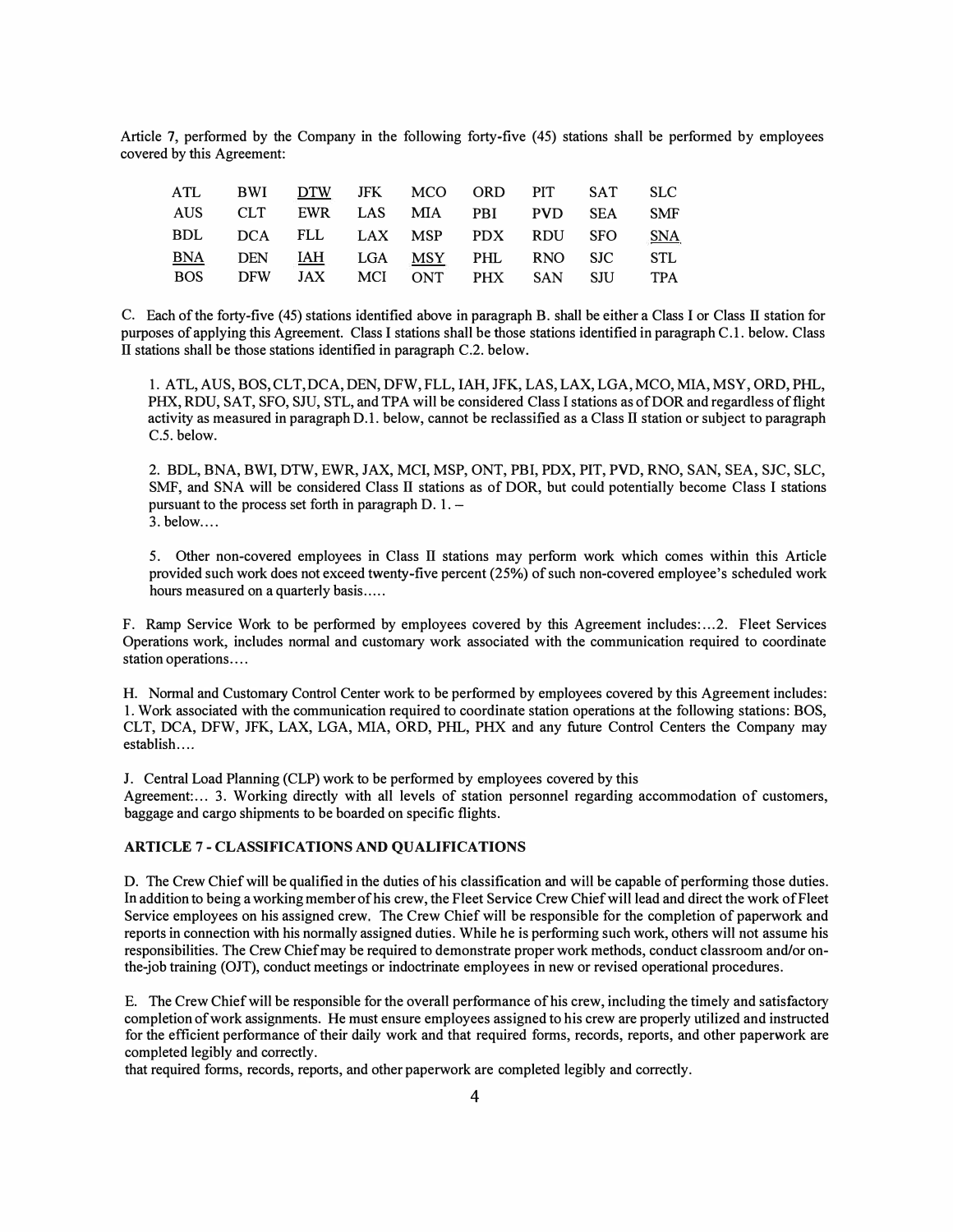**F. In addition to the above, the Crew Chief may, upon request, assist management in areas such as, but not limited to:**

- **• Periodic evaluation of operational requirements and performance.**
- **• Operational planning and scheduling.**
- **• Evaluation of training methods and techniques.**
- **• Evaluation of equipment, vehicles, and tools.**

#### **ARTICLE 8 - NEW EQUIPMENT AND NEW TECHNOLOGY**

**Work that falls within the scope of the Agreement associated with the operation of new equipment or technolog will be assigned to employees covered by this Agreement. When new equipment or technology is put into service by the Company, all employees affected will be trained on the new equipment or technology ....** 

#### **ARTICLE 18**

**A. The Company shall determine the number of overtime hours to be worked. Overtime hours are defined as additional hours worked at the Company's request, over and above an employee's scheduled hours and does not refer to rate of pay.**

**B. Where the Company determines that overtime is required, such overtime will be offered to qualified employees on an equalized basis to those employees who are signed up. All eligible employees will be considered available for overtime.**

#### **ARTICLE 39 - RECOGNITION OF RIGHTS AND COMPLIANCE**

**A. The Union recognizes that the Company will have sole jurisdiction of the management and operation of its business, the direction of its working force, the right to maintain discipline and efficiency in its hangars, stations, shops, or other places of employment, and the right of the Company to hire, discipline, and discharge employees for just cause, subject to the provisions of this Agreement. It is agreed that the rights enumerated in this Article will not be deemed to exclude other preexisting rights of management not enumerated which do not conflict with other provisions of this Agreement.**

**B. Management employees may assign and/or direct the work of covered employees where Crew Chiefs are not readily available.**

### **V. DISCUSSION AND OPINION**

#### **A. Background**

In December 2013, the parent companies of LAA and LUS merged. In December 2015, LUS was merged into LAA, with American as the surviving airline. Prior to the merger, the International Association of Machinists and Aerospace Workers ("IAM") represented fleet service employees at LUS, and the Transport Workers Union, AFL-CIO ("TWU") represented fleet service employees at LAA. Following the merger, the TWU-IAM Association (the "Union" or "Association") was formed and certified to represent the combined group of fleet service employees at the merged airline, American.

The Union began negotiations for a merged agreement covering the fleet service employees (and four other combined employee groups, including mechanics) in December 2015. The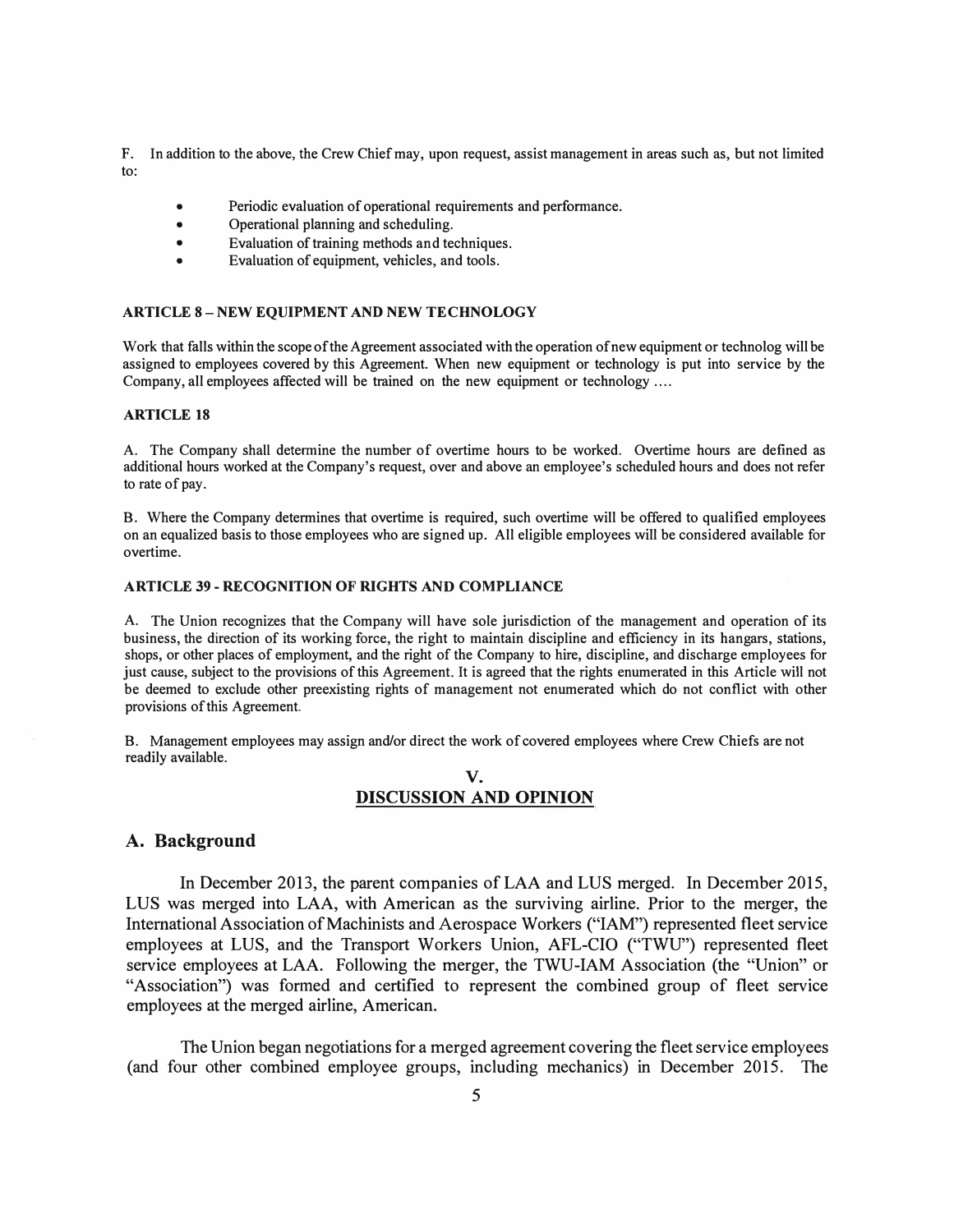negotiations lasted a little over four years, with the parties reaching a tentative agreement in in January 2020. American and the Union were both represented at the table by experienced negotiators.

The dispute in this case involves the assignment of fleet services work. Supporting services for Company aircraft above the wing are typically performed by employees working in the craft or class of Passenger Service. Aircraft services below the wing are typically performed by employees in the Fleet Service craft or class. Fleet service work involves baggage handling, ramp services, equipment support, lavatory services, control center, central load planning and a myriad of other related tasks. Within the craft or class of Fleet Services, there are generally two job classifications, Crew Chief and Fleet Service Agent.

Generally speaking, this Grievance focuses on whether assigning fleet service work should be the responsibility of Crew Chiefs or the responsibility of Allocators, a newly created management position. The dispute arose following the Company's decision to move from a gatestaffing model to a dynamic staffing model and following extensive bargaining over the subject of work assignment as part of the negotiations leading to the 2020 JCBA.

#### **B. Pre-Merger and Pre-JCBA Assignment of Fleet Service Work**

The record evidence regarding the practice of assigning fleet service work prior to the merger and the JCBA is conflicting.

According to Company witnesses, pre-merger and pre-JCBA, the Company managers assigned work to fleet service agents and Crew Chiefs at some LUS and LAA locations. At other LUS and LAA locations, Crew Chiefs assigned the work. According to these witnesses, irrespective of who assigned the work, management decided whether to have managers or Crew Chiefs assigning fleet service work at both LUS and LAA. Company witnesses described assignment work as a desk job in which the manager or Crew Chief essentially worked out of an office, not at the gate or terminal with fleet service crews. Company witnesses further testified that the nature of Allocator assignment work is inconsistent with working as a member of a fleet service crew that supports flights in the gate and terminal area.

Union witnesses testified to the contrary. According to Union, Crew Chiefs have been exclusively responsible for assigning work at hub and gateway operations for both LUS and LAA for 20-30 years. According to the Union, the examples cited by the Company do not contradict this longstanding practice since they are "one offs" and did not occur in operations large enough to support hub and gateway service. Having Crew Chiefs perform assignment work is integral to the job of the Crew Chief. A Crew Chief is responsible for overseeing the work of fleet service agents. If a Crew Chief doesn't have the ability to assign work, he can't possibly perform his job.

#### **C. Gate-Staffing, Dynamic Staffing and the Allocator Position.**

Prior to 2020, American used a gate-staffing model to deliver Fleet Service support work. The gate staffing model assigned fleet service crew consisting of Fleet Service Agents and a Crew Chief to each gate at an airport. This crew would stay at that same gate most of the day and service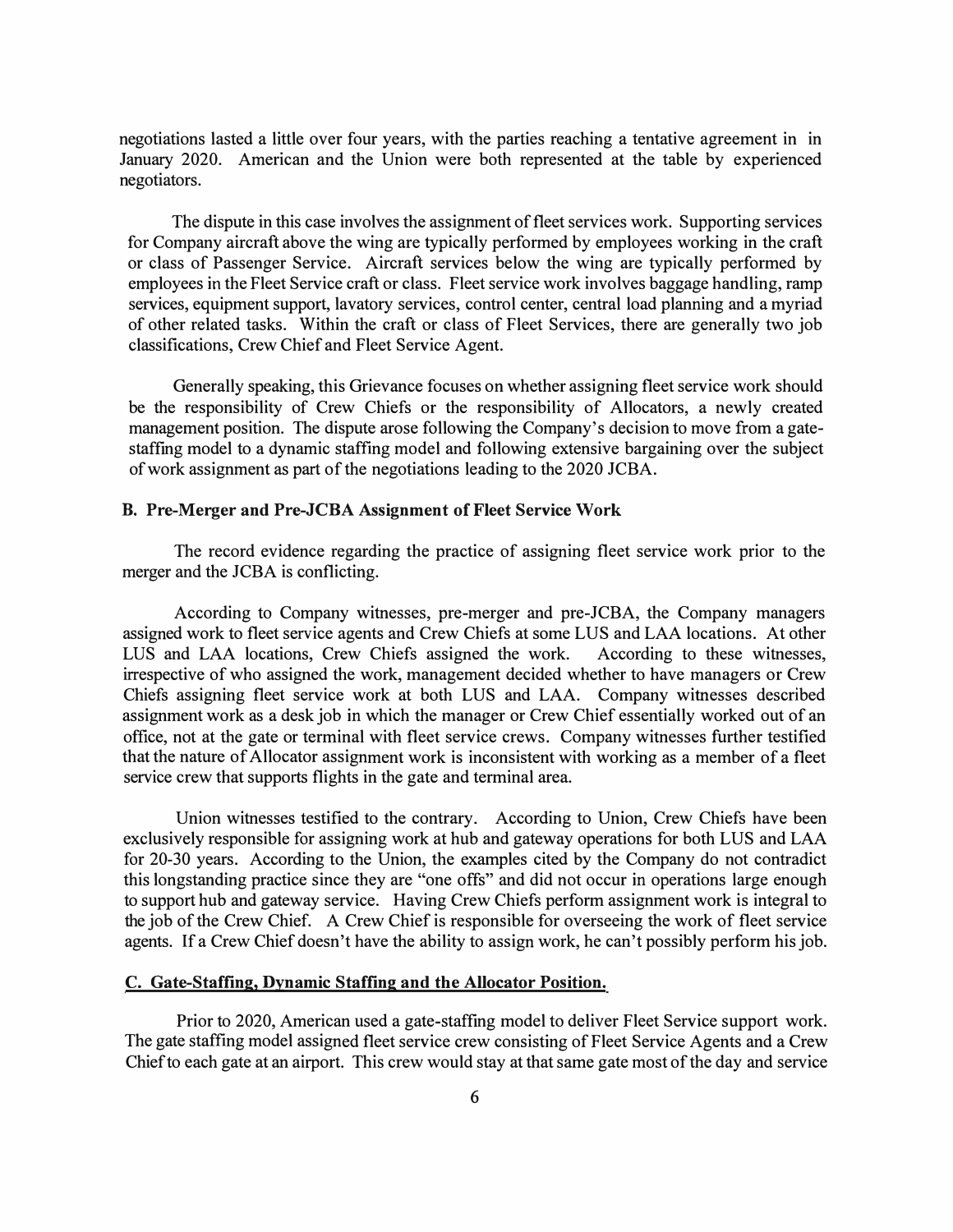aircraft as they arrived and departed. This model was easy to manage because each gate had a full crew at all times. Crew Chiefs directed the work at each gate, and there was not extensive movement between gates. Not surprisingly, the gate-staffing model was inefficient and put the Company at a competitive disadvantage to other airlines that were using a dynamic staffing model. Beginning in 2020 the Company shifted from a gate-staffing model to a dynamic staffing model.

Under its newly-implemented dynamic staffing model, the Company moves fleet crews and Crew Chiefs to different gates throughout the day based on where they are needed to optimize productivity and minimize cost. The Company's shift to dynamic staffing was enabled by new optimization software, GS RealTime, that allowed the Company to take into account a multitude of variables in making decisions about where crew resources are needed. In order to manage the new software and the broader scope of resource allocation now possible, the Company created a new position called an Allocator. The Company assigned managers rather than Crew Chiefs to the Allocator positions. As a result of the Company's creation of and transition to the Allocator role, no Crew Chief lost his job as a Crew Chief. However, the change to a dynamic staffing model eliminated many desirable, biddable Crew Chief positions. According to the Union, the Company eliminated approximately 387 biddable Crew Chief positions.

The Company argues the Allocator position is different from and broader in scope than the work previously performed by Crew Chiefs. Company witnesses likened the position to the "nerve center of the airport." Allocators must take into account employee shift information, flight data, and other information from Passenger Service and Air Traffic Control, and make decisions on how to plan and allocate the Company's manpower resources for the operational needs of a given day. The job is fast-paced, analytical, and collaborative, requiring Allocators to be "fully dedicated" to "overseeing and planning the operation," as well as available to respond to other planning groups and leaders that depend on them. Because Allocators can move entire crews from gate to gate, they move not only fleet service agents, but also other Crew Chiefs. Using Allocators to assign work is part of management's sole discretion to direct the work forces.

The Union argues the work performed by the Allocators is the same work historically performed by Crew Chiefs. Depending on the nature of the bid position, some Crew Chiefs work in offices rather than onsite with their crews. The Company routinely trains Crew Chiefs on new technology or software adopted by the Company. Crew Chiefs exercise considerable independent judgment in managing the work of fleet service agents and periodically shift agents from one work assignment to a different assignment. Crew Chiefs are responsible for assuring that the work assigned to their crews is properly and timely completed.

## **D. JCBA Bargaining History**

Both parties adduced evidence bearing on the bargaining history leading to the adoption of Articles 7 and 39 of the JCBA. Not surprisingly, much of the testimony reflected the subjective views of the respective negotiators. The negotiators for both Parties testified about what their proposals meant and what the other side must have understood based upon previous practice and the clear language of their proposals. To the extent relevant, the Board will discuss bargaining history further in the analysis below.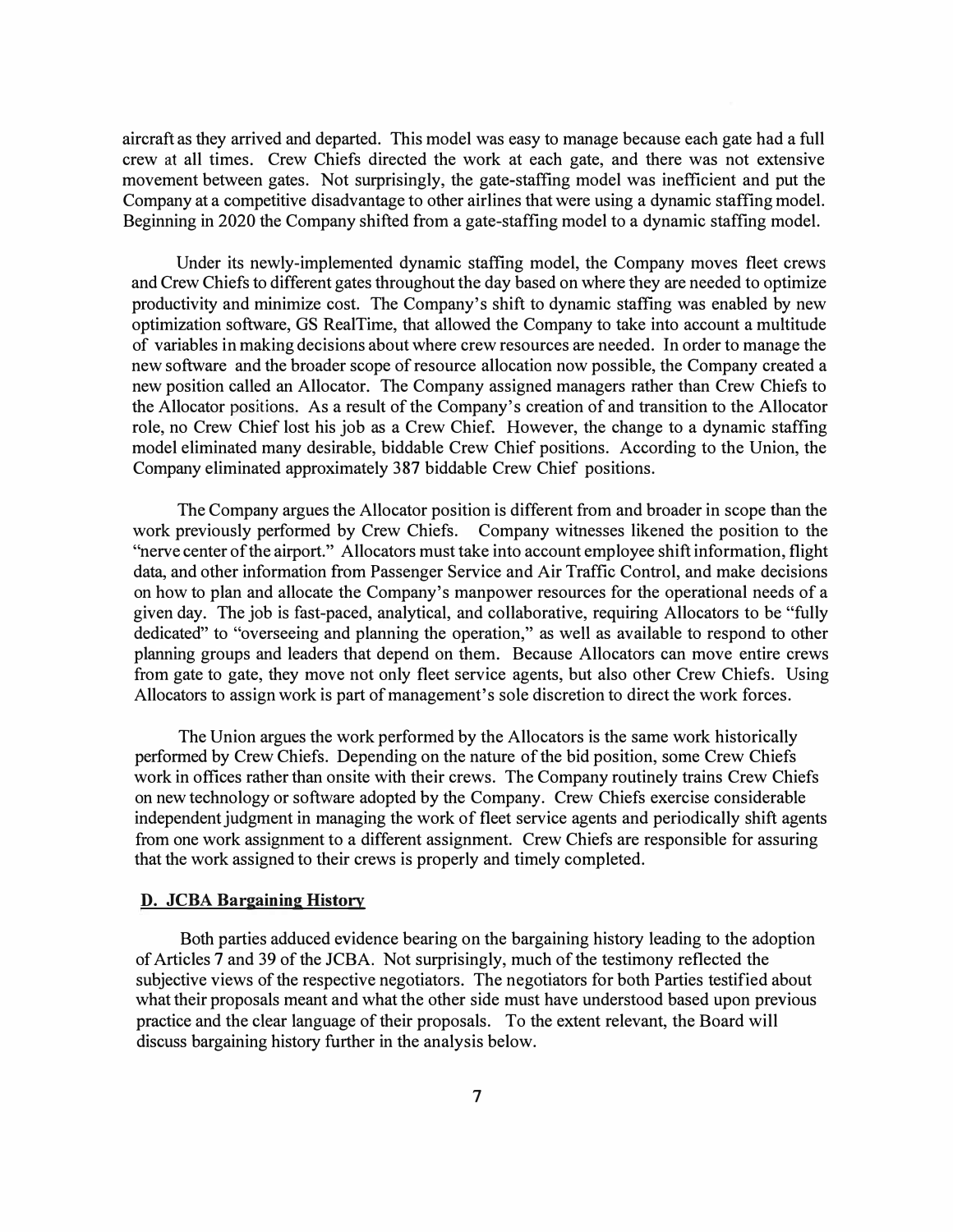At this point, suffice it to say that the Company repeatedly proposed that Crew Chiefs must be qualified in and capable of performing the duties of their classifications. In addition to being a working member of the crew, the Company proposed the Fleet Service Crew Chiefs would lead and direct the work of Fleet Service employees on their assigned crews. Because of the cost involved in having Crew Chiefs only perform assignment work and not perform work as part of their team, the Company maintains it would not have reached an agreement with the Union if the agreement did not make a Crew Chief a working member of his crew.

For its part, the Union's proposed language for Article 7.D. that came from the Mechanic and Related agreement, and not from the Fleet Service agreements for either LUS or LAA. The language of the LUS agreement made Fleet Service Lead Agents (the equivalent of LAA Crew Chief) working member of their crews and provided that that Fleet Service Lead Agents might be required, as a working member of their group, to lead and direct fleet service crew members. The language for Article 7.D. repeatedly proposed by the Union specified that the primary duty of Crew Chiefs is to assign, direct and approve the work of fleet service agents. The Union argues this language captured the existing and long standing practice for Crew Chief job duties. The Union notes that it accepted what ultimately became the language of Section 7 .D. of the JCBA as confirmation of the existing right for Crew Chiefs to assign the work of fleet service agents. That right included, in the Union's view, a longstanding practice for Crew Chiefs performing the assignments of all fleet service work at hub and gateway locations.

With regard to Article 39, the management rights provision of the JCBA, Company representatives testified the Union and Company exchanged multiple proposals during 2016 and 2017. According to the Company, American negotiators rejected the Union's initial proposal on Article 39.B. because it considered the proposal to be inappropriate for a management rights clause. Company witnesses testified that-Union representatives explained that their proposal was intended to ensure that Crew Chiefs, and not management, are leading and directing their assigned crews. After further discussion that narrowed the proposed language, the Company ultimately agreed that the Company may "assign and/or direct the work of covered employees where Leads (Crew Chiefs) are not readily available." The Company and Union agreed to this language in Article 39 before the Parties began negotiations on Article 7.

According to the Union negotiators, the Company initially proposed language highly favorable to the Company in Article 39.A. The Association counter proposed language that prohibited management from doing *any* fleet service work. While the Parties agreed to defer discussion of when managers might supervise agents until later negotiations over scope, the Company and the Union did agree to a limitation on when management could "step into the shoes" of Crew Chiefs in exchange for the language sought by the Company in 39.A. In that regard, the Parties agreed on the current language in Article 39.B. of the JCBA that allows management employees to direct the work of fleet service agents only when a Crew Chief is not readily available. The relevant language does not obligate management employees to assign fleet service work if a Crew Chief is not readily available, but the language provides that Company "may" use managers to do so if it so desires. The Union notes the Company representatives were highly experienced bargainers, and the Company representatives neither proposed nor explained that the language of Article 39.B. only applied to a limited segment of a workgroup, such as loading and unloading aircraft performed at a gate.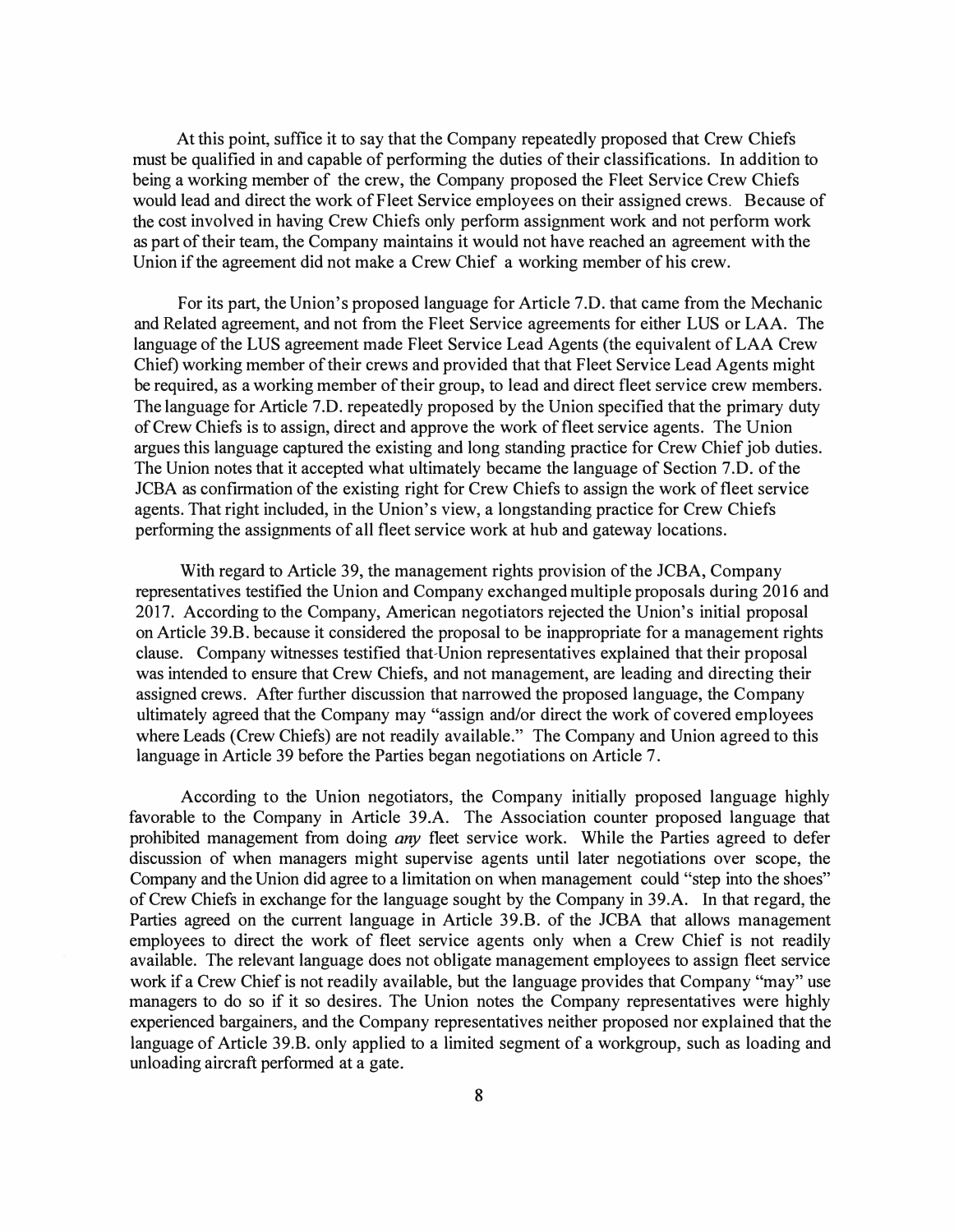# **VI. DISCUSSION AND OPINION**

The starting point for a grievance alleging a violation of a collective bargaining agreement is the language of the agreement itself. In a typical contract interpretation dispute, as is the case here, the Union bears the burden of proof, and the language of the agreement provides starting point for the analysis. If the meaning of the disputed language is clear and unambiguous, the language must be enforced as written. If the language is ambiguous, either latently or patently, then bargaining history, past practice and parol evidence may be considered in determining the meaning of the contract language.

For the reasons discussed below, the Board concludes the language of Articles 7.D., E., Article 8 and Article 39.B. is clear and unambiguous and must be interpreted as written.

#### **A. Classifications and Qualifications -- Article 7.D. and E.**

First, Article 7.D., the provision of the JCBA most germane to this grievance, states that Crew Chiefs will "lead and direct the work of Fleet Service employees **on his assigned crew."**  This language by its plain terms provides that the "leading and directing" activity by a Crew Chief is limited to fleet service employees who are **"on his assigned crew."** The language does not empower Crew Chiefs to lead and direct other Crew Chiefs nor does it contemplate leading, assigning or directing fleet service employees who are not on his assigned crew. To the extent the work claimed by the Union encompasses the Allocator's assignment of Crew Chiefs or the assignment of fleet service agents before they are assigned to a Crew Chief, the Company's use of Allocators does not violate Article 7.D. of the JCBA. The Company is entitled to determine how it covers fleet service work and, in this case, has switched from a gate-staffing model to a dynamic staffing model. In both cases, the Company has the right to determine how fleet service teams are deployed to perform fleet service work.

Second, Article 7 .E., another provision of the JCBA relied on by the Union, states that Crew Chiefs must "ensure **employees assigned to his crew are properly utilized and instructed for the efficient performance of their daily work .... "** Here again, the plain language of the JCBA fails to include the assignment of Crew Chiefs or fleet service agents not assigned to the Crew Chief's crew as being within the scope of a Crew Chief's responsibility. Rather, its limits a Crew Chiefs responsibility to properly utilizing and instructing employees on his crew.

Third, Article 7 .F. of the JCBA provides that the Company may request Crew Chiefs, at management discretion, to assist management in several areas. One of those discretionary areas includes "assisting management in operational planning and scheduling." This provision makes no sense if the work of operational planning and scheduling "belongs" to Crew Chiefs. However, the language is consistent with Allocators initially assigning work and management, at its discretion, requesting the Crew Chiefs to assist in performing the assignment work.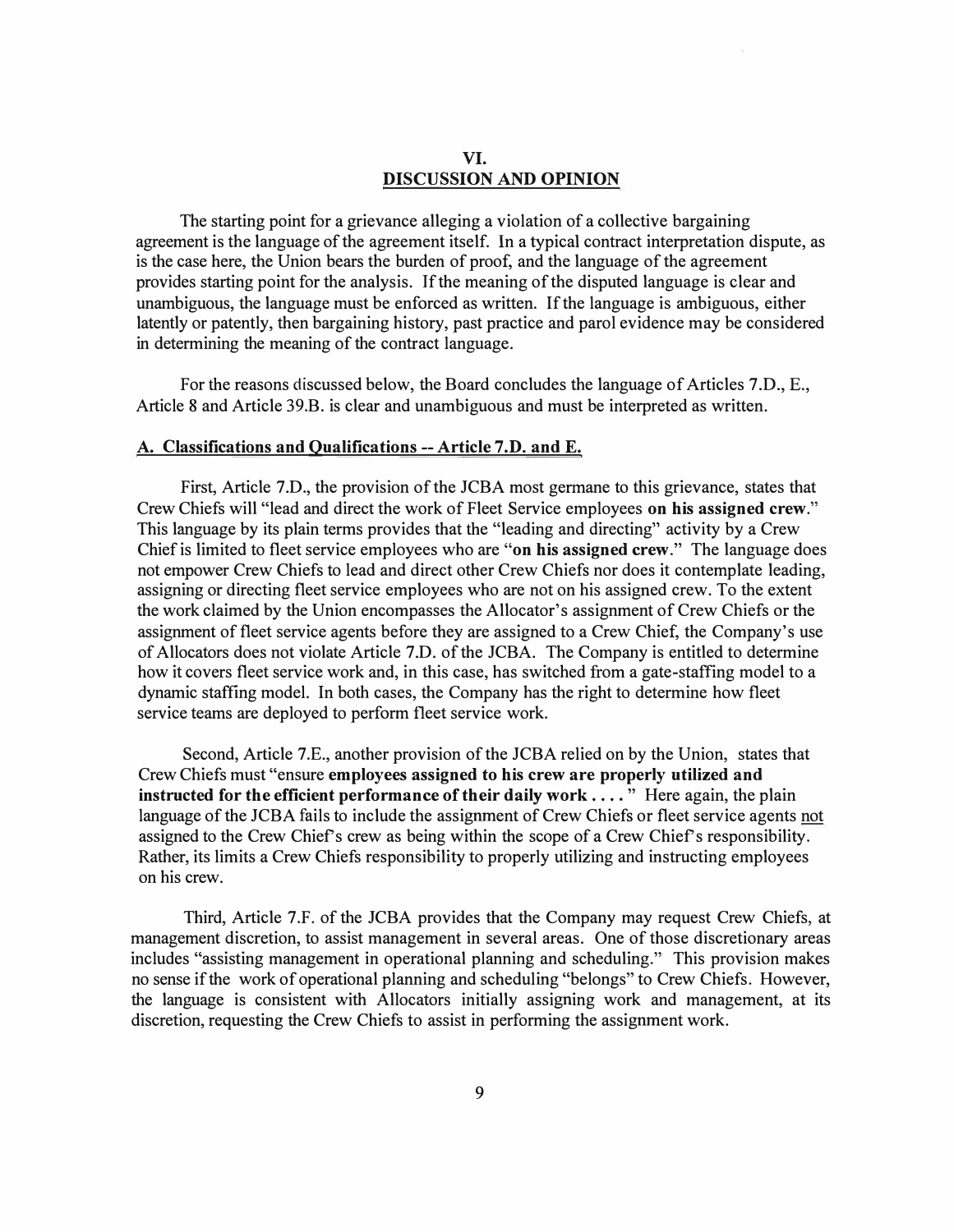Fourth, assuming arguendo any ambiguity exists in interpreting the language of Section 7 .C. or D., the bargaining history for these Articles underscores the foregoing interpretation. From the outset of negotiations, Company proposals contemplated that the primary responsibility of Crew Chiefs would be working as members of their crew and that they would lead and direct the work of the agents assigned to their crews. The Union proposals countered by insisting that the **primary** responsibility of a Crew Chief was to "assign, direct and approve" the work performed by fleet service agents. The Union proposals contemplated that Crew Chiefs would assist their crews in performing work only so long as the assistance did not interfere with their primary responsibly of assigning, directing and approving the work of their crews.

The Company and Union negotiated Article 7 of the JCBA between July 2017 and February 2020, exchanging 21 proposal over that time with very little movement by either Party on the core principles. Eventually, the Union agreed to the Company insistence on a Crew Chief being part of a working crew, and, subsequently, the Union agreed to remove the language from its proposal insisting that the primary responsibility of a Crew Chief is to "assign, direct and approve" work performed by his crew. It is axiomatic that a party may not achieve through arbitration that which it bargained for and did not attain at the bargaining table. As reflected by the proposals made during negotiations, the Union bargained for and was unable to achieve language making a Crew Chief's primary responsibility the assignment and direction of fleet service work. The language proposed by the Company, making Crew Chiefs a working member of his crew and limiting Crew Chief's "managerial" responsibilities to member of his crew, became the current language of the JCBA

Fifth, the Union's past practice argument is not persuasive. The practice argument here is a bit problematic since it involves different language under two different contracts and job titles that varied from LUS to LAA. However, even if the Board concludes that a binding past practice existed, that practice is subject to change by the Parties. In this situation and as discussed above, the plain language of the agreement as well as the bargaining history reflect an agreement to change the practice.

## **B. Recognition of Rights and Compliance --Article 39.B.**

Although disputes may arise about the inter-relationship between Articles 7.D. and E. and Article 39.B., the language is clear and unambiguous as it applies to fleet service agents assigned to a Crew Chief. Article 7.D. and E. provide that Fleet Service Crew Chief will lead and direct the work of Fleet Service employees on his assigned crew. Article 39.B. specifies "Management employees may assign and/or direct the work of covered employees where Crew Chiefs are not readily available." Reading these three Articles together, once Allocators assign a Crew and Crew Chief to particular work area, the Crew Chief is responsible for leading, directing and assigning the actual work tasks to be performed by individual crew members (e.g., directing an individual crew member to work in the belly of an aircraft, directing an individual crew member to work the belt loader, or directing an individual crew member, including ABR fleet agents, in their individual work tasks, at multiple aircraft and gates throughout the course of the workday." Management may use an Allocator or other manager to perform this Crew Chief work only where a Crew Chief is not readily available. For example, when operational irregularities or other emergencies render a Crew Chief unavailable.